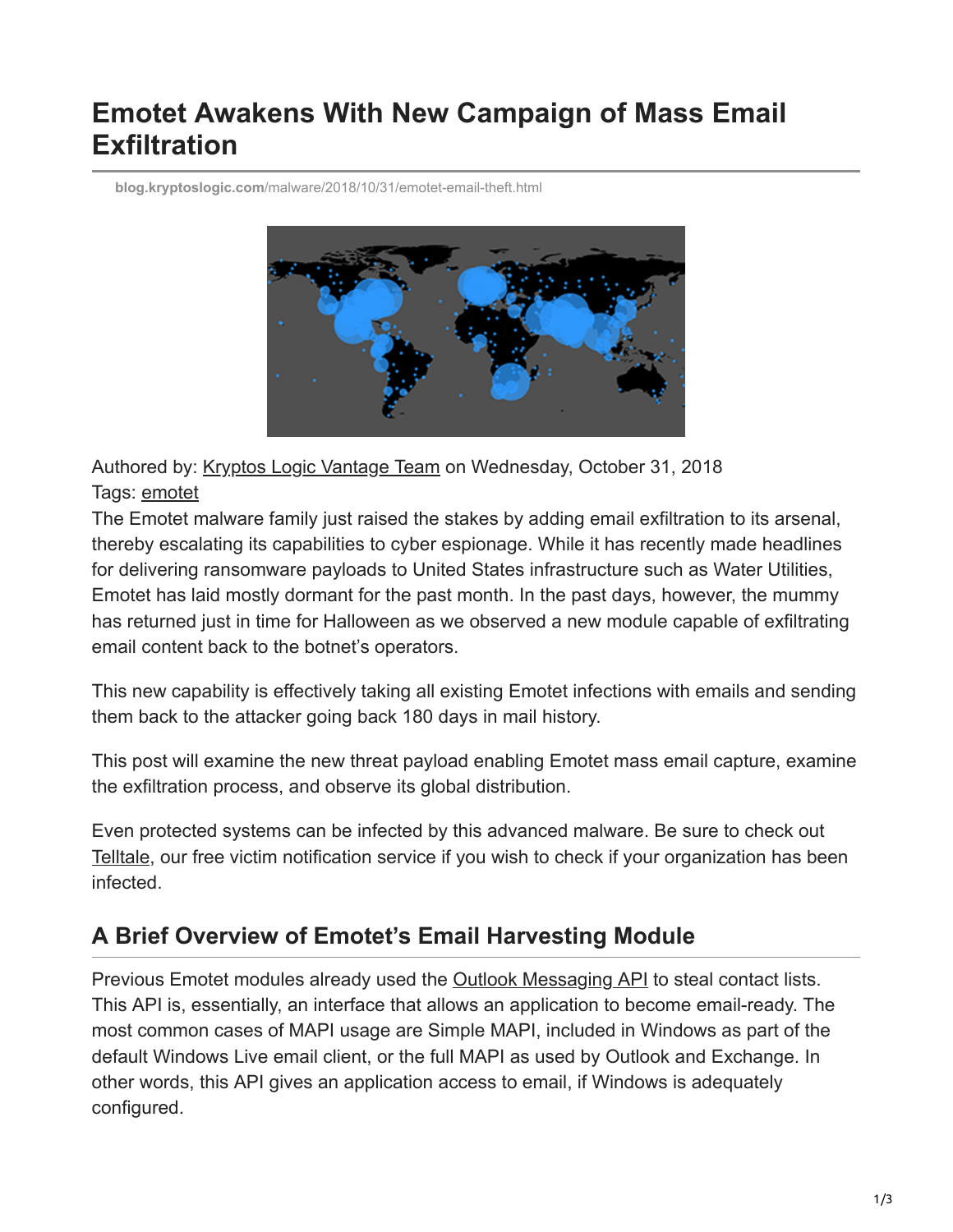This configuration is the first thing checked by this module. In particular, the registry key HKLM\Software\Clients\Mail\Microsoft Outlook is accessed, and the value DllPathEx —the path to the mapi32.dll module—is expected to be defined. If it is not, the module does not proceed. Note that the registry key is pretty specific—there are other plausible keys, such as HKLM\Software\Clients\Mail\Windows Mail , that this module simply does not care about.

More specifically, for each email, the previous module queried

- Sender name and email:
- Destination name and email.

The new module ( 6cd44f2d00b43d80c08922d99d51cce804a59a54 ), however, is more thorough, and also includes email subjects and bodies. It will crawl every email of every subfolder in the [interpersonal message \(IPM\) root folder,](https://docs.microsoft.com/en-us/office/client-developer/outlook/mapi/ipm-subtree) and

- Verify whether the email has been sent/received (PR\_MESSAGE\_DELIVERY\_TIME) in the last 100e-9 \* 15552000000 \* 10000 / 3600 / 24 = 180 days;
- If so, obtain its sender ( PR\_SENDER\_NAME\_W, PR\_SENDER\_EMAIL\_ADDRESS\_W), destination ( PR\_RECEIVED\_BY\_NAME\_W , PR\_RECEIVED\_BY\_EMAIL\_ADDRESS\_W ), subject ( PR\_SUBJECT\_W ) and body ( PR\_BODY\_W ).
- If the body is longer than 16384 characters, it is truncated to this size plus the string ... .

A structure containing the above email information is then added to a global linked list which, upon termination, is written in Base64 encoding to a temporary file.

# **How Emotet Actors Are Harvesting Your Emails**

D

#### **Steps (click to expand)**

It is important to emphasize that this module can be deployed in any existing Emotet infected systems (See Telltale global threat tracking below) and begin to harvest emails and send them back to the actor. In other words, Emotet will likely, over the next few days, harvest countless emails across tens of thousands of actively infected systems.

Here is how the process works (see also picture above):

- 1. An infected Emotet loads the module DLL from the command and control (C2) server, and this DLL injects the payload binary into a new Emotet process;
- 2. As described above, the new process scans all the emails, and saves results to a temporary file;